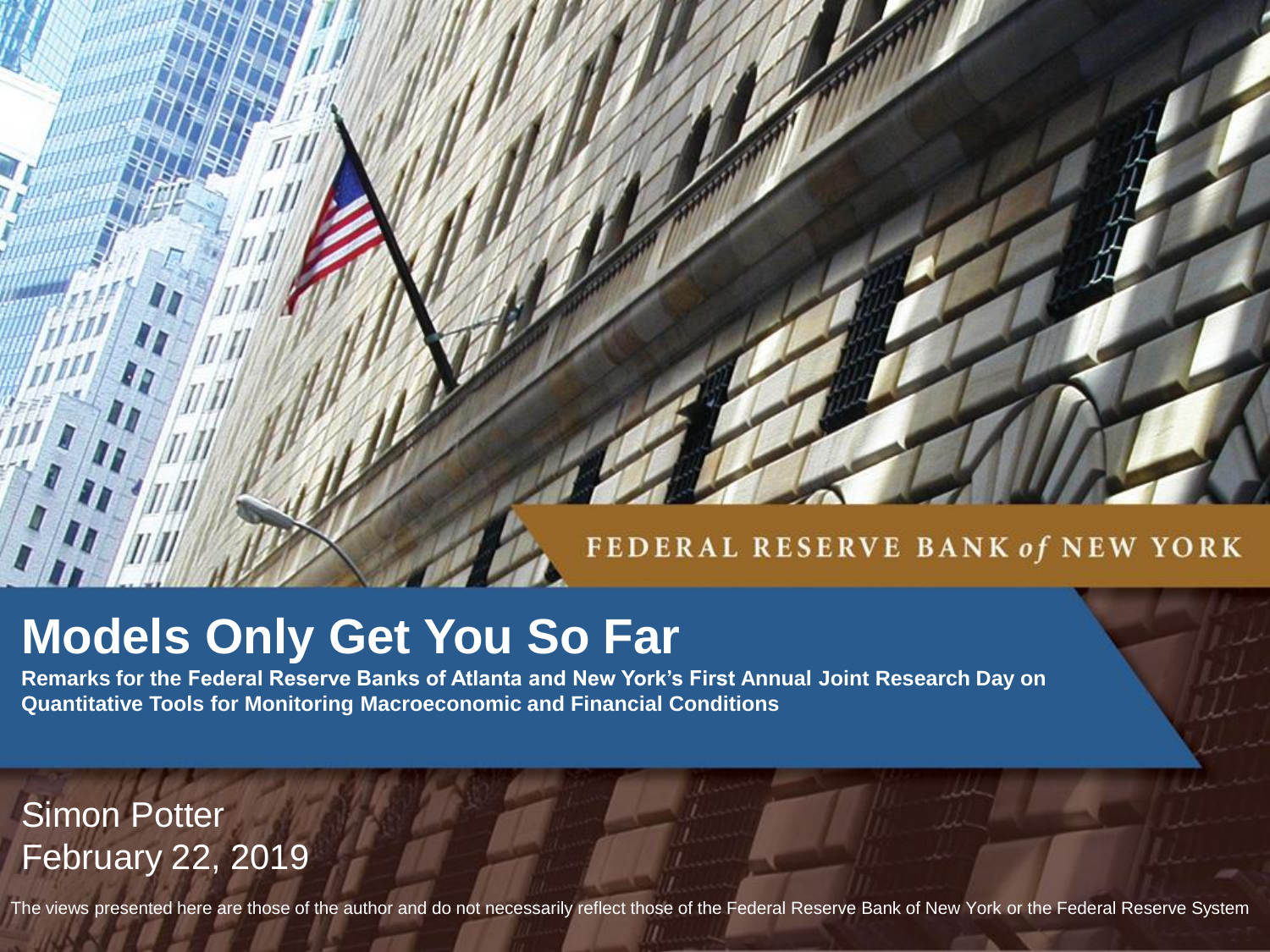## **Figure 1: Near-Term Recession Probabilities**

|               | Currently in U.S.<br>Recession* |                  | U.S.<br>Recession* in<br>6 Months |
|---------------|---------------------------------|------------------|-----------------------------------|
| 25th Pctl     | $0\%$                           | 25th Pctl        | 10%                               |
| <b>Median</b> | 2%                              | <b>Median</b>    | 12%                               |
| 75th Pctl     | 5%                              | <b>75th Pctl</b> | 17%                               |

Note: Based on all responses from the January 2019 Surveys of Primary Dealers and Market Participants.

\*NBER defined recession.

Source: Federal Reserve Bank of New York.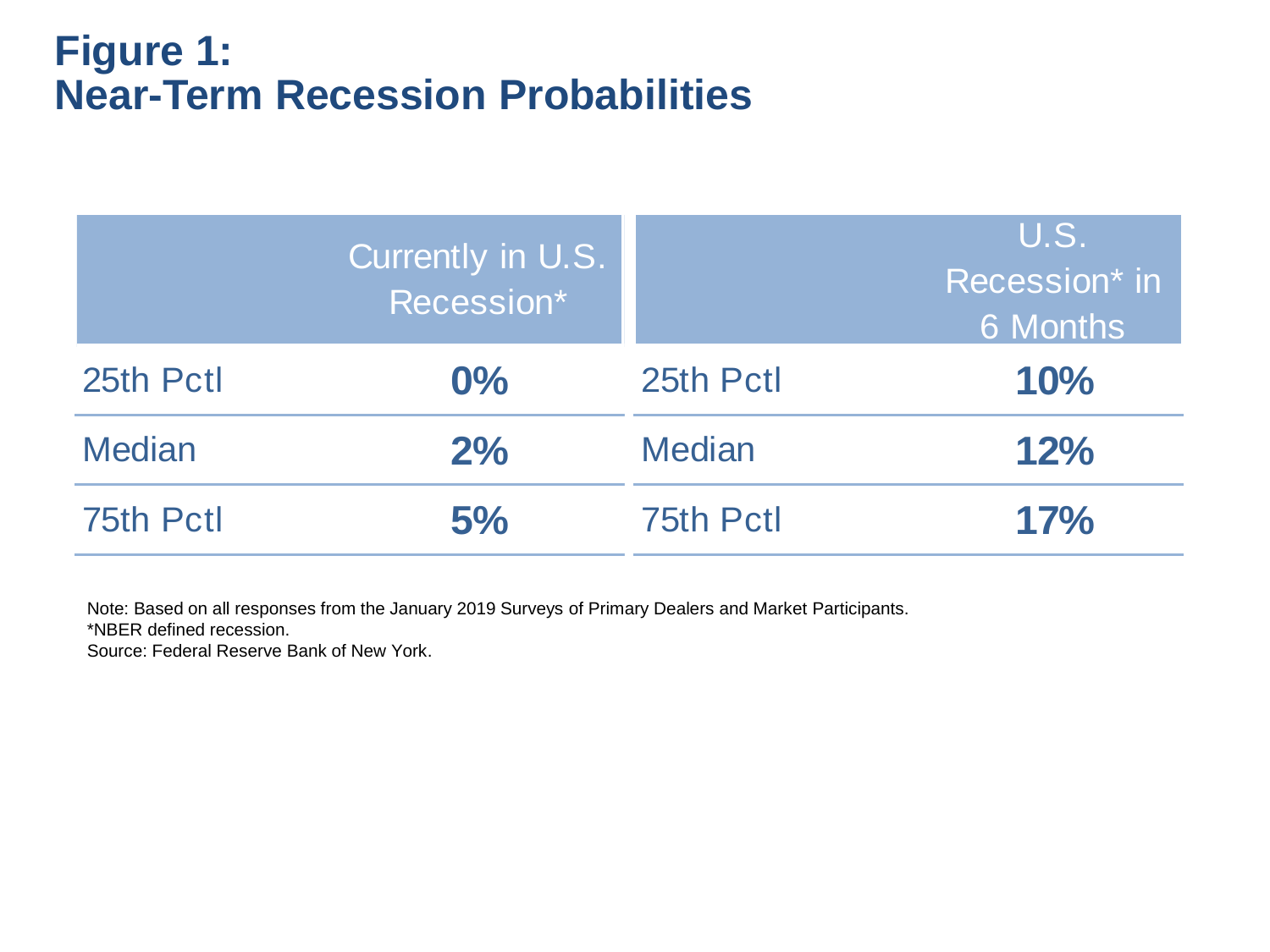## **Figure 2: Probability Distribution of Year in Which the U.S. First Enters a Recession\***



Note: Based on all responses from the January 2019 Surveys of Primary Dealers and Market Participants.

\*NBER defined recession.

Source: Federal Reserve Bank of New York.